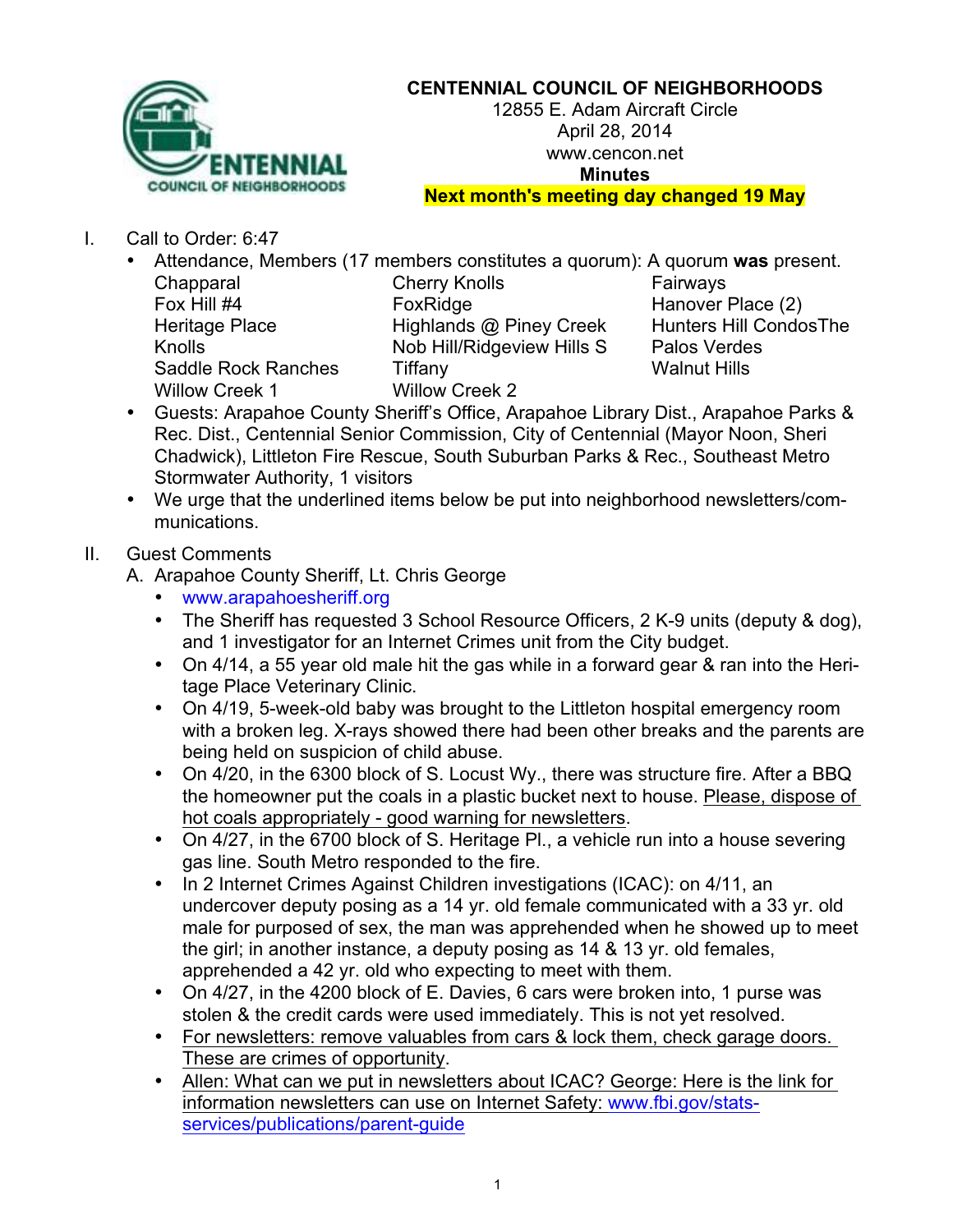- Cummins: I heard there was an upcoming shredding event? George: Here is the link for complete information about our Shred-a-thon: www.9news.com/story/news/community/2014/03/29/shred-a-thon-coming-on-may-17/7055761/
- B. Arapahoe Library District, Daisy Grice, Manager of Community Libraries
	- www.arapahoelibraries.org
	- Our 4/26 event with Chris Powell had 400 people in attendance. A special thank you to the sponsors that made the event a success: 7 News Denver, Cottrell Printing, Friends of the Arapahoe Library District, Greenwood Athletic and Tennis Club, Ironclad Fitness, Karate Denver, LiveWell Colorado, livliga, Method CrossFit, Sports Authority, South Suburban Parks and Recreation, Tagawa Gardens, and Yogurtland.
	- On 5/17, Southglenn Library will host Tour de Tech, 1 4om. This open-house style fair will highlight the Library District's variety of technology offerings, services and gadgets. Try out new innovations like Oculus Rift and Google Glass, and see demonstrations and visit the new creative makerspace, The Studio at the library. Bring your devices and leave with eBooks, eMagazines, audiobooks, tips and tricks. Free yogurt from YogurtLand, giveaways, and the chance to win a Galaxy Tab 3 at the event will have you and your family talking tech in no time.
	- "Fizz, Boom, Read!" This year's science theme for Summer Reading will ignite a love of reading in babies, toddlers and children. Online registration begins Sat., May 17 at arapahoelibraries.org. Pick up reading records from any ALD library starting Sat., June 7. Summer Reading is paid for by the Friends of the Arapahoe Library District
	- The new Sheridan Library will open this summer.
	- The Koelbel remodel should start in Sept. to be done by March, 2015. Koelbel will be open during the remodel with a few closure dates for safety.
	- The book distributed for One Book 4 Colorado was *Grumpy Bird*.
- C. Arapahoe Parks & Rec District, DeLos Searle, Asst. District Manager
	- www.aprd.org
	- We've blown out our irrigation systems twice, waiting for warm weather. Please, notify APRD if you see problems in our parks.
	- The Trails Summer Pass is a 3 month bargain to use the Center. Passes can be purchased 5/17 through 6/30, in-district and non-district prices. (More info can be found on the web.)
	- The 4<sup>th</sup> Annual Youth/Teen Sprint Triathlon will take place at Lookout Pool on 6/7 at 8am (ages 6-15).
	- APRD is holding a family race series with a point system for participating in all 3 activities: First Annual Dip & Dash @ Lookout Pool, ages 11+, 8am; the Triathlon (above); and the  $5<sup>th</sup>$  Annual Trails Tred Walk/Run,  $9/6$ , 8am (ages  $5+$ ).
	- There will be an Aqua Zumba Pool Party on 6/28, 4-6 pm @ Trails Rec. Center.
	- The annual Spring Art & Pottery Sale will be held 5/10, 9am-4pm.
- D. Fire Districts: Littleton Fire Rescue, Capt. Chris Armstrong
	- www.cfpd.org, www.littletongov.org/fire, www.southmetro.org
	- Cunningham Fire: holding board elections with 7 candidates vying for 3 seats; the strategic plan & budget are posted on website; there will be an EMS open house on 5/31, 10am-3pm, Station 63 at Picadilly & Riviera.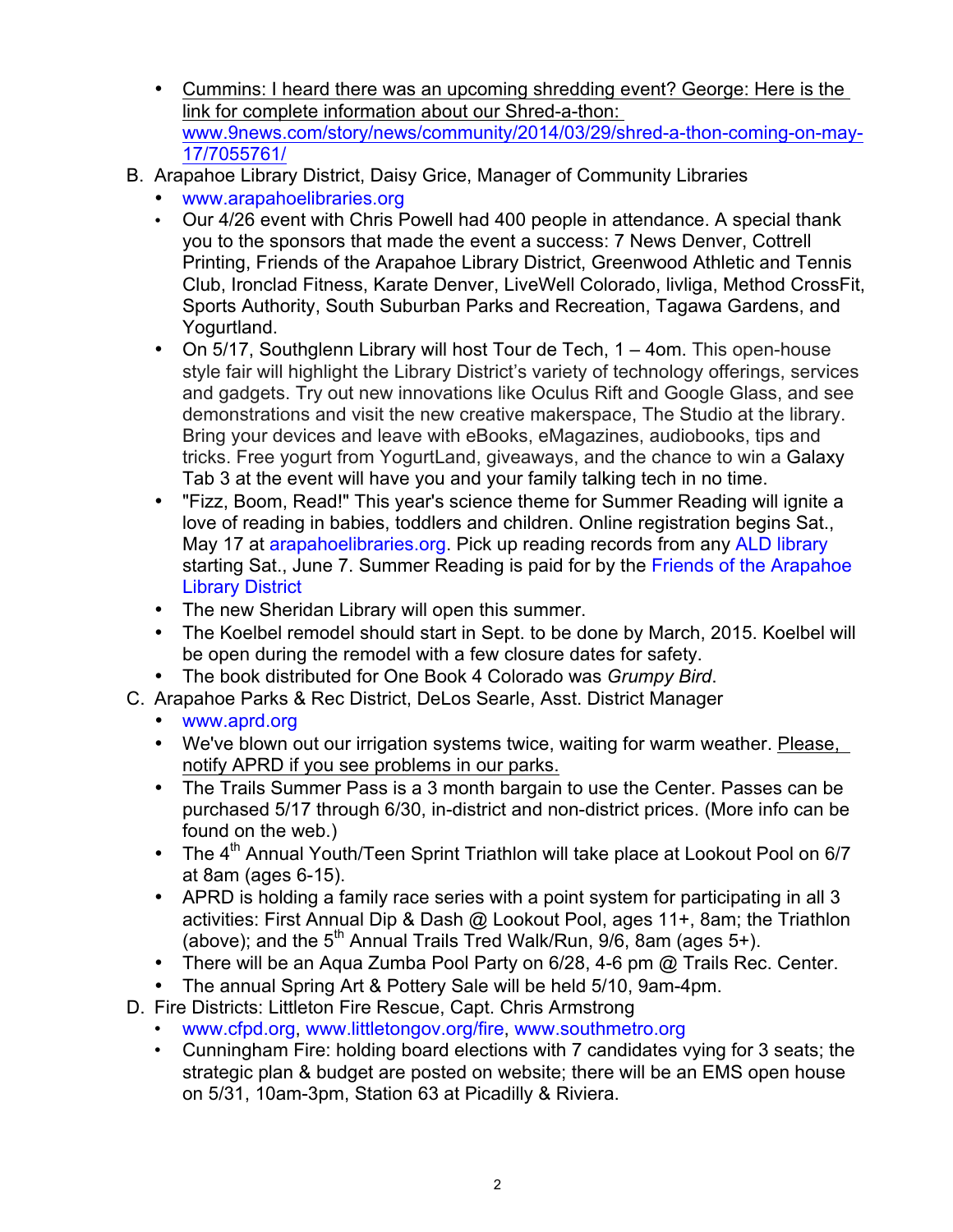- South Metro: is holding a joint training exercise for mayday scenarios, how to rescue their own; they'll partner with IKEA on a car seat check on 5/18 at IKEA, 10am-3pm; Parker & South Metro elections have been cancelled.
- Littleton: some new recruits coming on line now & more will be needed; ESCI is consulting on a long term strategic plan for services with a 20 year horizon, should be done by the end of Aug; 4 new apparatus are on order, 2 trucks, 2 medic units; in July they'll be adding a transitional response vehicle like South Metro has.
- Allen: Are there tips you can give us for our newsletters? George: don't forget to change the batteries in smoke alarms. Make sure you have fire extinguishers in the kitchen & garage.
- Groth: How do we know extinguishers are still good? George: Change the little ones out once a year, more expensive ones have a pressure gauge. Fire stations will dispose of them for you.
- E. South Suburban Park & Rec District, Teresa Cope, Communications Director
	- www.SSPR.org
	- Summer swim season in coming. Sign up for swim classes now. If you're unsure for which swim level to register, call Goodson for free swim testing, children & adults.
	- 33<sup>rd</sup> Highline Canal Run will take place on 5/10: begins @ 9am. Sign up on Runningguru.com/event/highline. More info on the website.
	- The District will be sponsoring 2 Senior Health and Resource Days: 5/6 at Goodson and 5/7 at Buck, 10am-1pm.
	- On 5/17 they'll have Touch-a-Truck day, 9-Noon, at the Family Sports Center on Peoria. Bring your family to the Sports Center parking lot. Explore a variety of emergency vehicles & trucks from local agencies. Rain or shine!
	- 5/6, 4-8 pm, will bring Golfers demo day at Lone Tree: food, music, beer & lots of golf clubs to try out.
	- Outdoor pools open 5/24.
	- SSPRD is having board elections, 5/6, Polling places website. There are 7 people running for 3 seats.
	- Noon: Election law has changed. If you previously signed up for mail ballots in the County that doesn't carry over to special districts. You must request mail ballots for each special district.
- F. City of Centennial
	- www.centennialco.gov
	- Sheri Chadwick:
		- o The Centennial Rotary hosted a great state of the City on 5/17.
		- o Copies of the 2013 Annual Report are now available.
		- $\circ$  For the Centennial Center Park amphitheater, steel is going up. A topping off ceremony took place on Fri. The splash park will open on Memorial day weekend. The City will sponsor a grand opening event for the park: Blast Off on 6/7 with music and things to do in the park.
		- o There will be family film festivals on alternate Fridays in the Park. See the website for dates & movie titles. Centennial Under the Stars will be held on 8/9.
		- o Summer street sweeping has started, check on website for where & when.
		- o Commercial marijuana businesses have been banned in Centennial. For more info go to the website/marijuanaregs.
		- $\circ$  The City is looking for food trucks & carts at the park all summer (2 carts in park, 2 food trucks in parking lot).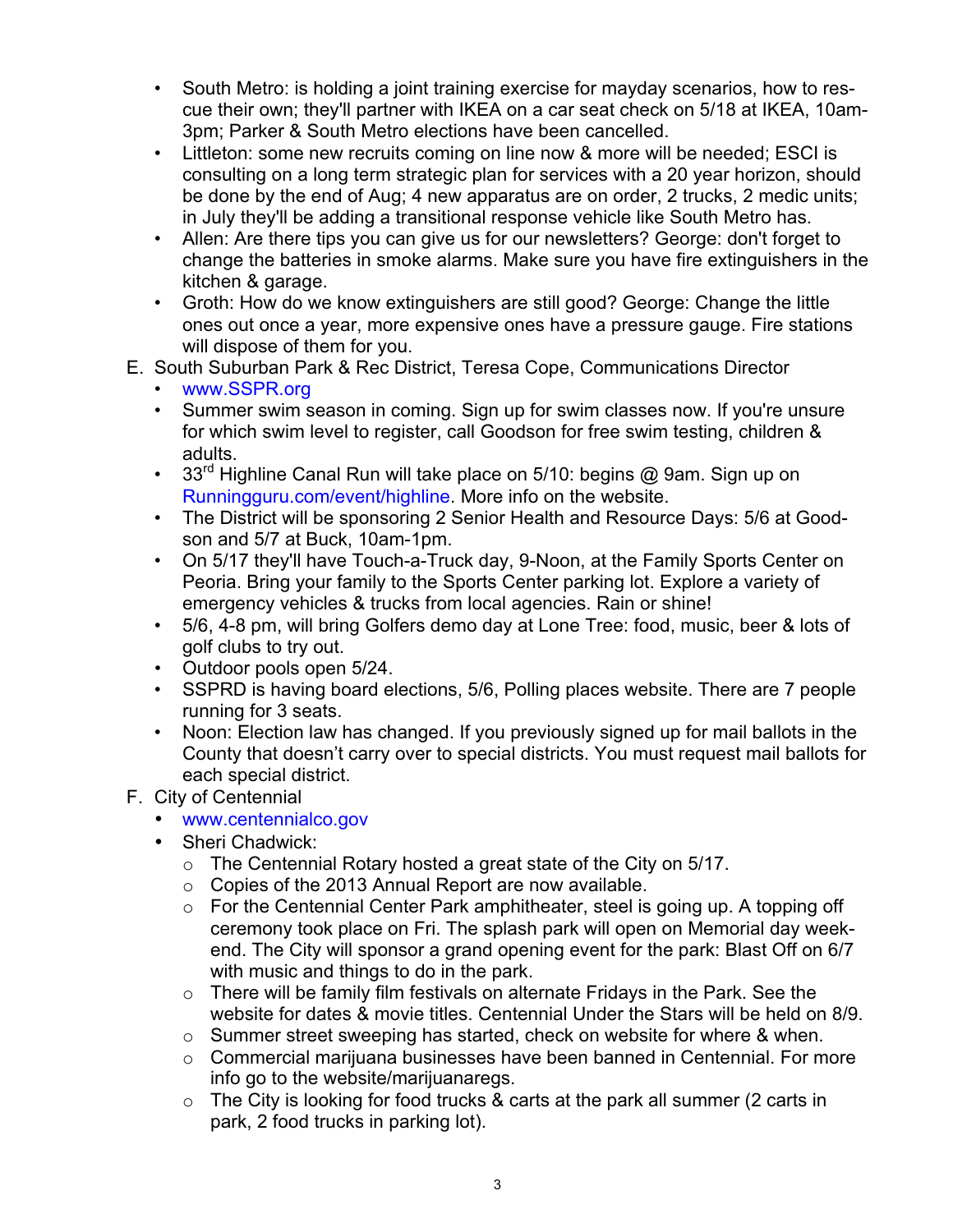- Doerr: At a Planning & Zoning meeting, there were 3 zoning changes from the old Land Development Code to the new code, my neighborhood wasn't notified. Who should I talk to?
- Noon: All those changes also go to City Council, but neighbor-hoods must be notified. Notifications are set up to go to the president of the HOA. You can contact Lisa Gajowski in the Community Development Dept. to see if she has the right name.
	- $\circ$  There will be an Informational meeting for a 24-hour use for the Walmart food store on the SW corner of Smoky Hill/Buckley. (5:30-6:30, Smoky Hill Library, but I missed the date.)
- Noon:
	- $\circ$  2<sup>nd</sup> & 4<sup>th</sup> Fridays in June & July, Friday Film Fest, all family friendly. Movies listed on website.
	- o The French gave 6 WWII vets the Legion of Honor medal, 1 was from Centennial.
- I'm attending an FBI academy with Keith Gardner.
- Groth: When will Dry Creek Rd. get paved? Noon: When Denver Water is done, hopefully in June. All road project maps are on the website/streetrehab for paving.
- Magnets with all social media info
- Blum: Will Quincy Ave. E of Reservoir Rd, get widened? Noon: That's not planned at this time
- Cummins: Thanks for resolving Doerr & my notification problems with the City.
- III. HOA Forum: A time to discuss issues affecting your HOA & a time to share solutions.
	- Schlatter: There is a large power transmission line goes that goes through Palos Verdes and it's pumping out twice the voltage than it once was. Palos Verdes is asking Xcel to underground those line (not the City). PV would like CenCON's support on this issue.
	- Groth: How many electrical towers are there? Schlatter: There are 7 or 8 towers.
	- Allen: What came first, the towers or the neighborhood? Schlatter: Probably the power lines were there first.
	- Glishinski: Have you approached the PUC? Schlatter: I don't know, but I'll ask.
	- A motion was made, seconded and passed unanimously for CenCON take an official position supporting the under-grounding of the power lines. Schlatter: will do it by electronic voting. (Doerr/Allen)
	- Support was given with the understanding that there would be no cost to the city.
- IV. Southeast Metro Stormwater Authority (SEMSWA), Paul Danley
	- Background of SEMSWA and projects in and near your neighborhood
	- Danley provided an excellent overview of SEMSWA.
	- Cummins: Have you done a system-wide survey of needs? Danley: Yes, we've just completed a survey of the public facilities. We haven't gotten to all the private facilities.
	- Schlatter: Is there anything we can do for you? Danley: Please, be our eyes and ears, and report things that need to be addressed in storm sewers, grates, streams, ponds.
- V. CenCON Business
	- A. President's report, Gerry Cummins
		- Cummins just wanted to reiterate that May's meeting will be a week early, because of Memorial Day, on 19 May.
	- B. First Vice President/Membership & Secretary, Andrea Suhaka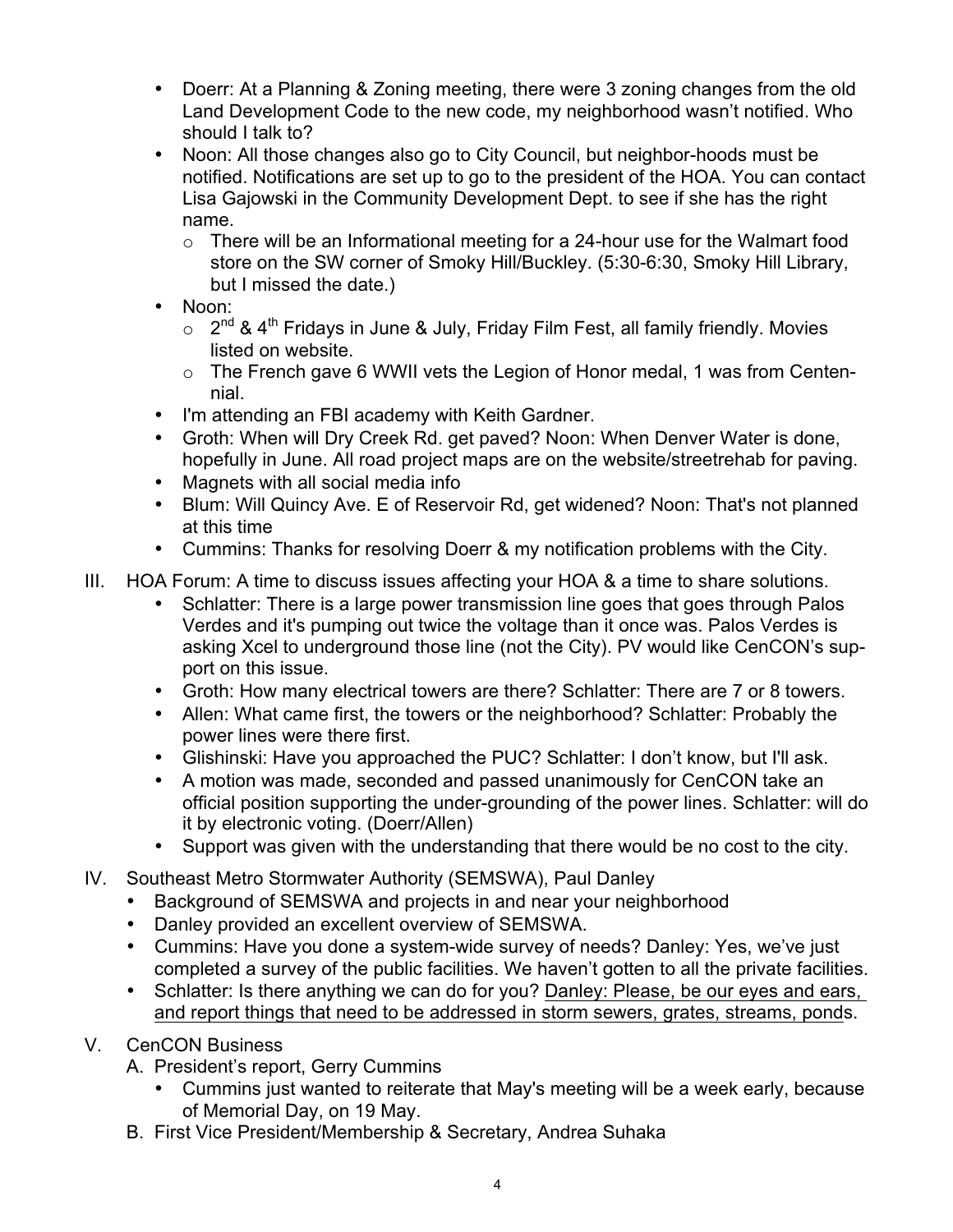- Membership: we're still waiting for our last 16 or so members to pay.
- Minutes from Feb., a motion had been previously made to approve these minutes as emailed and only a vote was needed. The vote was unanimous.
- There were 2 corrections to the March minutes. Chief Rhodes is the Chief of Cunningham Fire, not a Captain; the treasurer's report in the minutes was from Feb. not March.
- A motion was made, seconded, and passed unanimously to approve the March minutes as amended. (Wilson/Groth)
- C. Treasurer's report, Henry Blum: Members \$240

| • Checking Account at Wells Fargo Bank, Smoky Hill Branch: |            |  |
|------------------------------------------------------------|------------|--|
| Balance forward from 3/24/14 report                        | \$3,153.69 |  |
| Income: Dues deposited*                                    | 240.00     |  |
| Expenses: None                                             | 0.0        |  |
| • Account balance, 4/28/14                                 | \$3,393.69 |  |

\* Antelope; Fairways of South Suburban; Heritage Village; Highlands 460; Nob Hill/Ridgeview Hills; Sanctuary on the Park; Southglenn; Walnut Hills

- D. Election of Officers, Cummins
	- The slate of officers proposed was:
		- o President: Gerry Cummins, Nob Hill/Ridgeview Hills South
		- $\circ$  1<sup>st</sup> Vice President, Membership: David Schlatter, Palos Verdes
		- o 2nd Vice President, Plans: Ed Bain, FoxRidge
		- o Secretary: Andrea Suhaka, Walnut Hills
		- o Treasurer: Henry Blum, Fox Hill #4
		- $\circ$  There were no nominations from the floor.
	- A motion was made, seconded, and passed unanimously to approve the slate as presented. (Wilson/Kirrane)
- VI. 2<sup>nd</sup> Vice President, Plans, Ed Bain & Tammy Maurer
	- Cathy Noon and Andrea Suhaka left the room for the discussion of plans.
	- Plan comments will be in a separate document along with these minutes.
	- A. Cases
		- Cherry Knolls Shopping Center, SE corner of Arapahoe Rd. & University Blvd: A rezoning request from community business to Activity Center. The Southglenn Sub-area Plan was written about 5 years ago and most of the properties on either side of University were designated Activity Center. The City is bringing these properties into conformance with the 2011 Land Development Code.
		- Greenwood Village Public Works Facility, 10001 E. Costilla Ave. & 6810 S. Emporia St.: This requests a Special Use Permit for an expansion to the facility. This would include a new fleet building, new snow and ice control materials storage and other misc. improvements. It would also include canopies for existing parking, retaining walls, yard storage, and fencing
		- Greenfield West Site Plan, NW of Liverpool & E. Arapahoe Rd: Rezoning and Site Plan for a housing development, proposed by Alpert Signature Homes. Currently it is zoned agricultural. New rezoning would be Auto-Urban Residential. The development contains 21 single family detached home lots, Includes open space and active recreation areas. Water quality is addressed using detention of developed flows. There is a proposed area adjacent to this area, but not in this development, that will provide a Greenfield school site.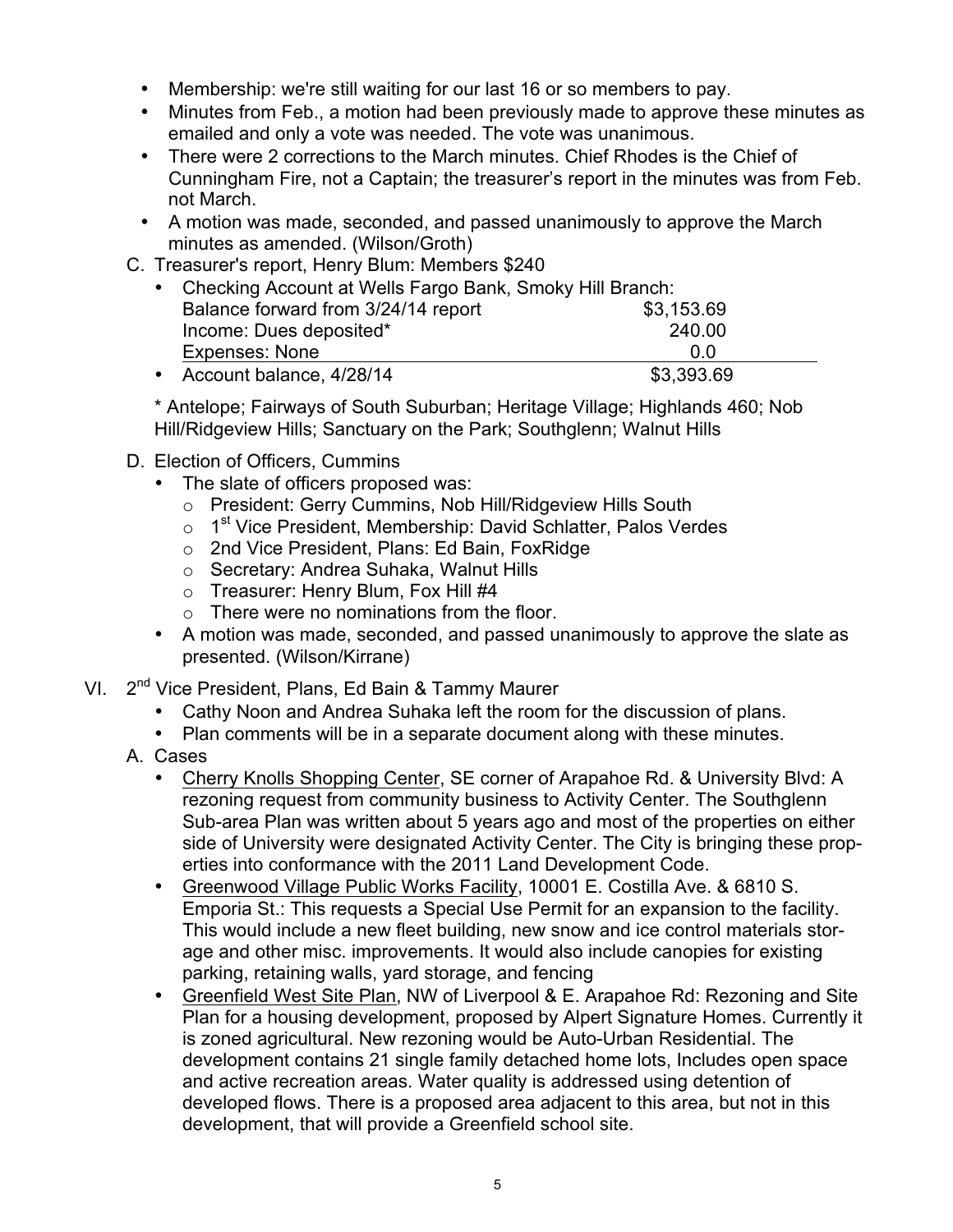- Centennial Gun Club, W of Peoria, N of Arapahoe Rd: Replat of Lots 1 & 2 to allow for an expansion to the parking lot. The lots will be replatted and rezoned from current Mixed Use to General Commercial. The rezoning and construction will include asphalt parking, curb and gutter, lighting, landscaping and connection to the existing storm sewer.
- Alpine Pavilion: This is a request to extend vested property rights for the Alpine Pavilion (maintain their rights granted through a previous zoning past the original requested amount of time). Plans for this project had been approved by Centennial in 2010. The company was not able to start construction due to the decline in the economy. A traffic study was done in 2007.
- Comcast FDP 4<sup>th</sup> Amendment, Phase III: W side of S Potomac & Davies PI. This is a request to expand the existing 50,890 sq.ft. Comcast Data Center by 35,485 sq.ft. to a total of 86,375 sq.ft. It's a one-story concrete warehouse addition.
- VI. Adjourn: 9 pm

**Please inform Andrea Suhaka at 303-770-0058 or standy@ecentral.com of changes in your CenCON Representative or Association President/Chair.**

**NOTE DATE CHANGE: Next Scheduled Meeting – May 19, 2014**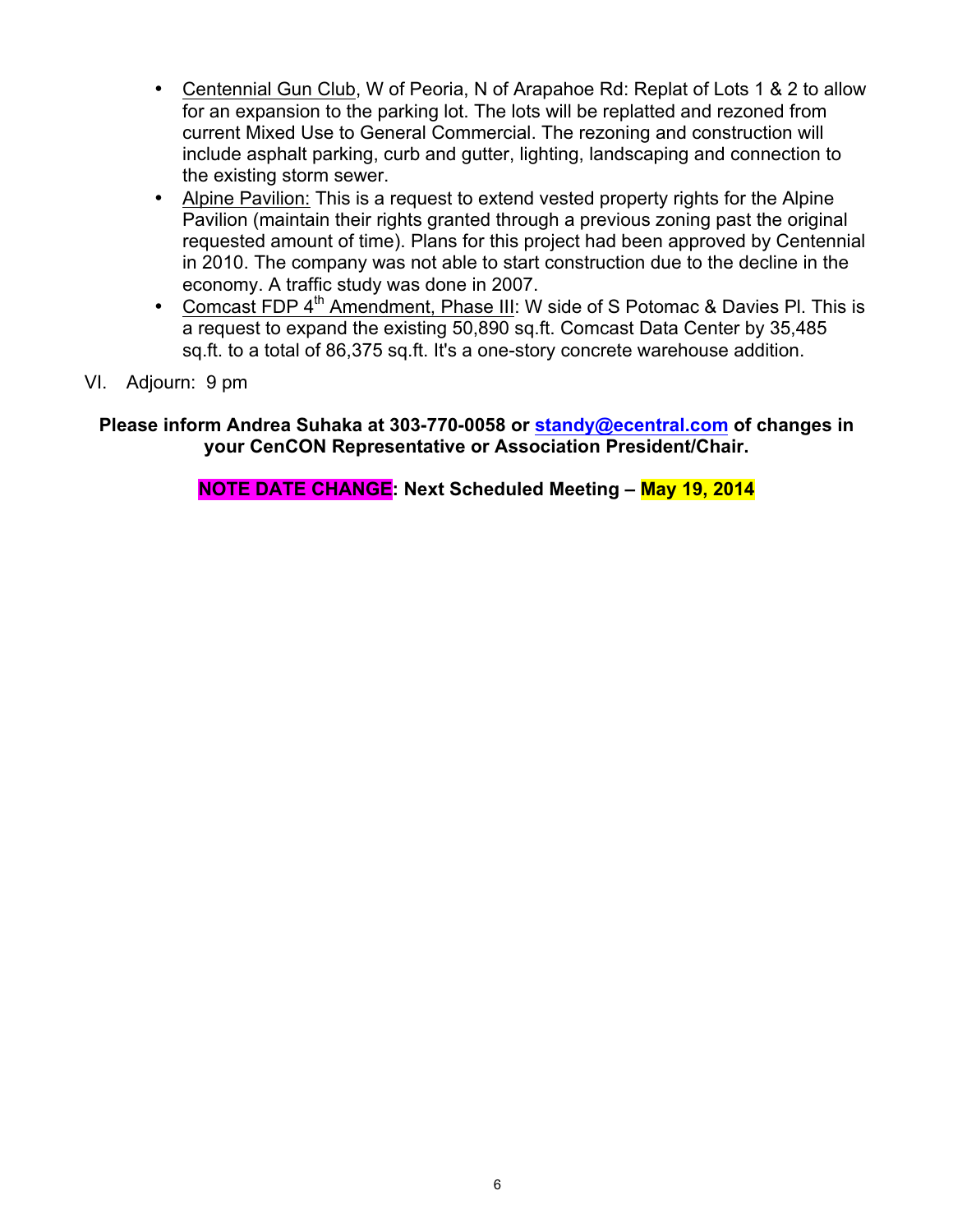

## **CENCON MEETING –APRIL 29, 2014 PLAN REVIEW SUBMITTALS AND COMMENTS**

- A. Responses and Comments from City of Centennial
	- 1. Comments from City of Centennial- Jeanne Shaffer

Shiloh House (last month CenCON had comments and questions)

All 5 of your comments and questions are good and valid questions. We had the same concerns with the site plan. After going through the first referral there are some larger issues with phasing the building construction, drainage, and parking that must be addressed. I think their solutions to some of these larger items will fix some of your concerns with the access and the circulation.

- a. The sidewalk from Easter Lane connects to an ADA accessible pathway that connects around the building. The code does not require that the path lead directly to the front entrance, only that the path to the entrance is accessible. I agree it could be moved further west to be more direct and will make that suggestion. With the other changes they need to make to the site plan, this will likely be improved.
- b. The parking widths, depths, and width of sidewalk are currently meeting code requirements. The fire district has not commented that the location of the fire hydrant will be an issue. They will receive the updated site plan so they can comment further.
- c. As for the signage, the City doesn't review signage in terms of how functional it actually is, if the signage is meeting the size criteria and their not exceeding the number of signs, the applicant may choose to construct signage how they see fit, within the confines of size and location (like setback at least 10' from the road). The applicant does have some signage issues that they must address for the next referral. I believe their monument sign is in a drainage easement, which is problematic.
- d. An 8' fence is allowed on rear property lines, but not on side and front lines.
- e. I think for trash trucks, in this type of situation, the dumpster is pulled out manually so as not to damage the enclosure. The location of the dumpster is not ideal, we have commented on this and believe that the updates they need to do to the parking area will rectify the dumpster situation.
- 2. E-mail from Derek Holcomb

Walmart Neighborhood Market

I want to make you aware of a community meeting for a rezoning plan and conditional use for the Walmart Neighborhood Market located southwest of the intersection of E. Smoky Hill Road and S. Buckley Road. The conditional use application is to convert the existing store to a 24-hour use.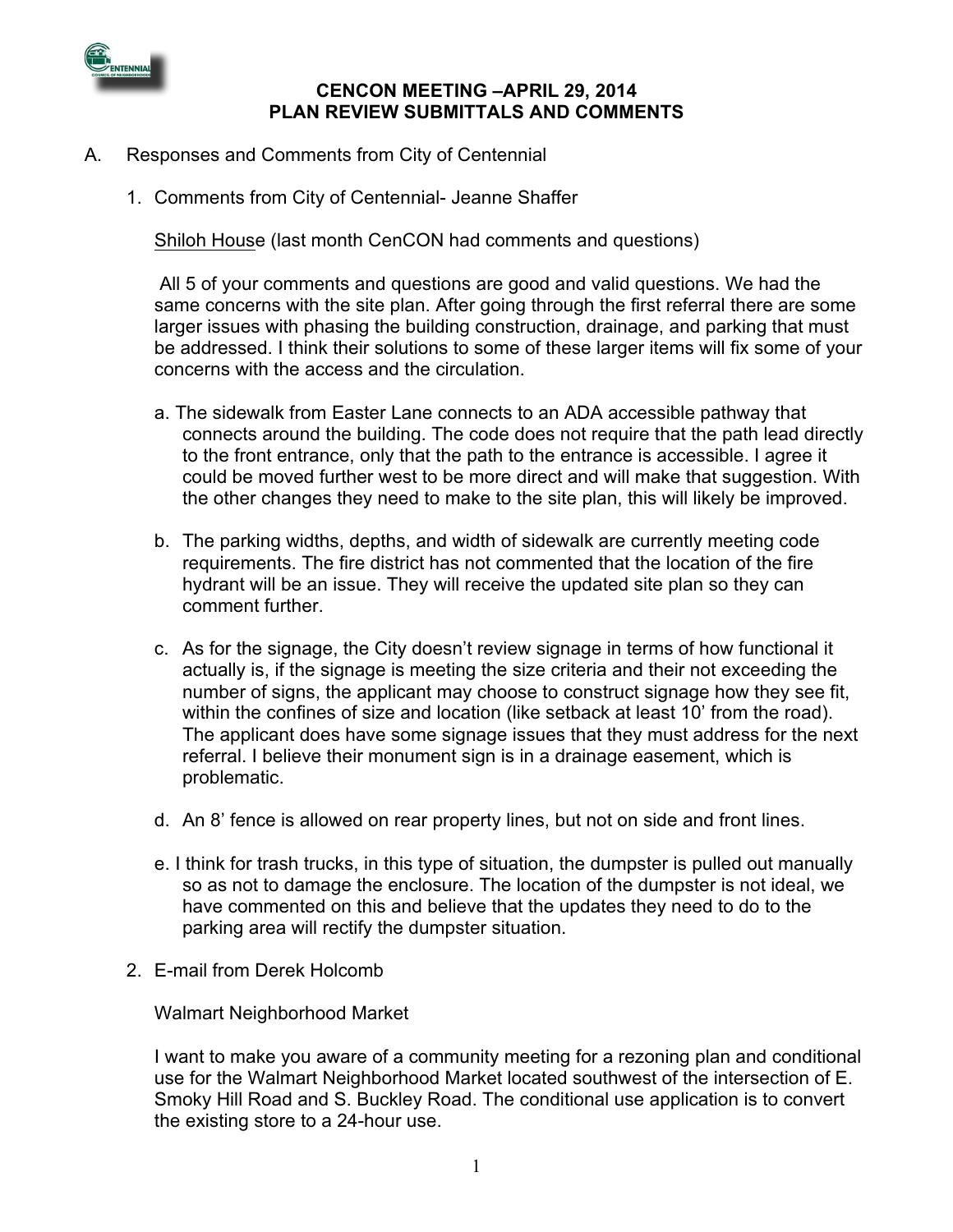

## **CENCON MEETING –APRIL 29, 2014 PLAN REVIEW SUBMITTALS AND COMMENTS**

Notice of the community meeting has been sent to all adjacent property owners within 200 feet of the proposed development, together with all neighborhood associations in the City of Centennial within  $\frac{1}{2}$  mile of the project location for which the Community Development Department has contact information. To date, no land development applications have been submitted.

I failed to add CenCON to the list that received the meeting notice, so please see the attached letter in advance of the meeting next week as an FYI.

- B. Submittals since last CENCON Meeting
	- 1. Cherry Knolls Shopping Center,

SE corner of Arapahoe Rd. & University Blvd: A rezoning request from community business to Activity Center. The Southglenn Sub-area Plan was written about 5 years ago and most of the properties on either side of University were designated Activity Center. The City is bringing these properties into conformance with the 2011 Land Development Code.

CenCON did not have any comments

- 2. Greenwood Village Public Works Facility 10001 E. Costilla Ave. & 6810 S. Emporia St.: This requests a Special Use Permit for an expansion to the facility. This would include a new fleet building, new snow and ice control materials storage and other misc. improvements. It would also include canopies for existing parking, retaining walls, yard storage, and fencing
	- a. Green brought up concerns about lighting, will it affect surrounding areas? Will sand/salt run onto adjacent areas when there is rain or snow.?
	- b. Doerr brought up concern about trucks. I believe the North side of Arapahoe and Havana is in GV, and the trucks could go that way. Also not sure if the trucks would use Costilla or go up to Arapahoe Road.
- 3. Greenfield West Site Plan –Second submittal

Northwest of Liverpool & E. Arapahoe Rd: Rezoning and Site Plan for a housing development, proposed by Alpert Signature Homes. Currently it is zoned agricultural. New rezoning would be Auto-Urban Residential. The development contains 21 single family detached home lots, Includes open space and active recreation areas. Water quality is addressed using detention of developed flows. There is a proposed area adjacent to this area, but not in this development, that will provide a Greenfield school site.

a. Green comments/questions Is the circle at end of cul-de-sac big enough to turn fire engine around? Will parking be allowed? What safety guards planned for detention pond in active recreation area to keep